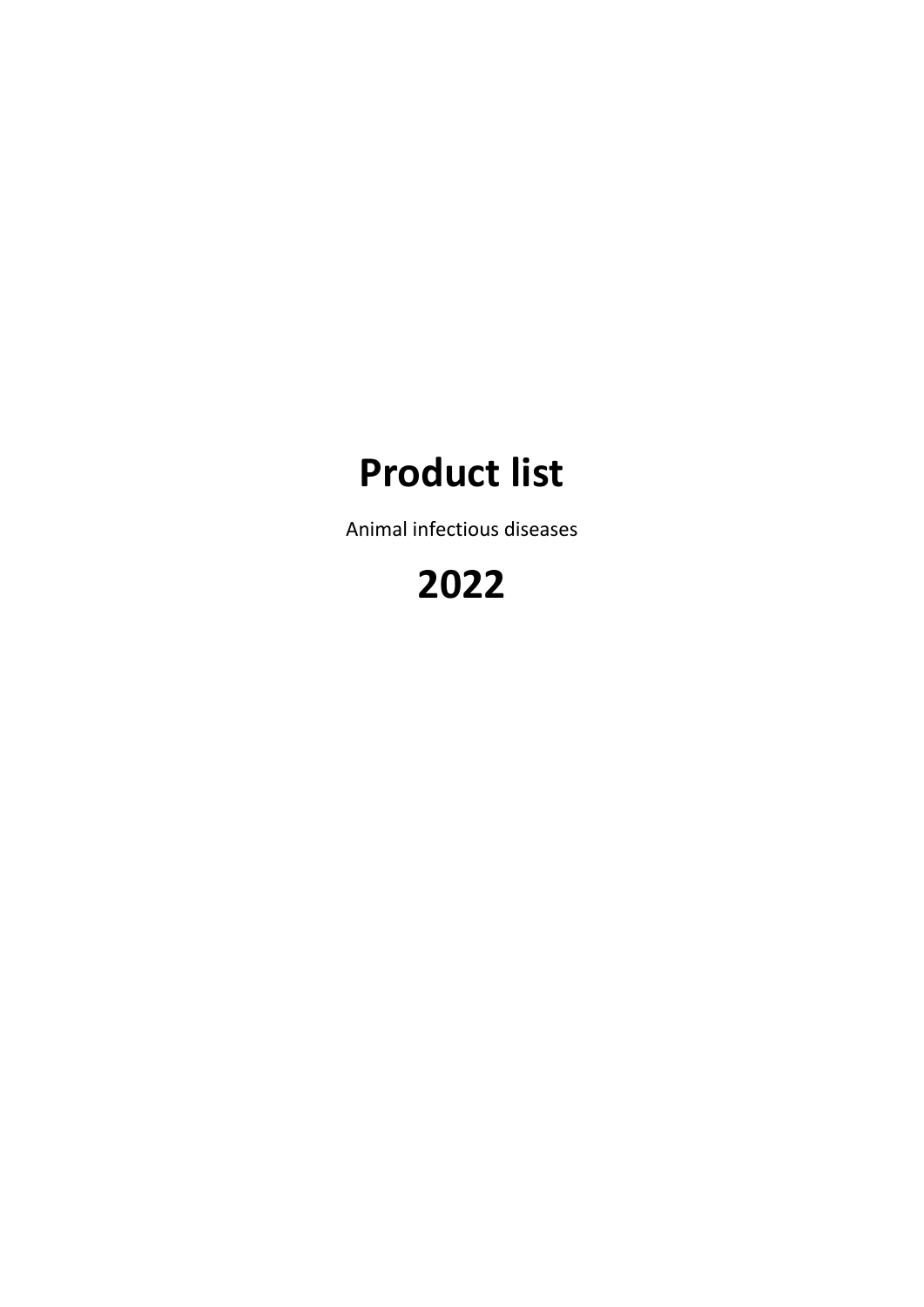#### Product list of the veterinary PCR and ELISA diagnostic kits Compliance with the requirements of international standard EN ISO 13485:2016

#### **Contents**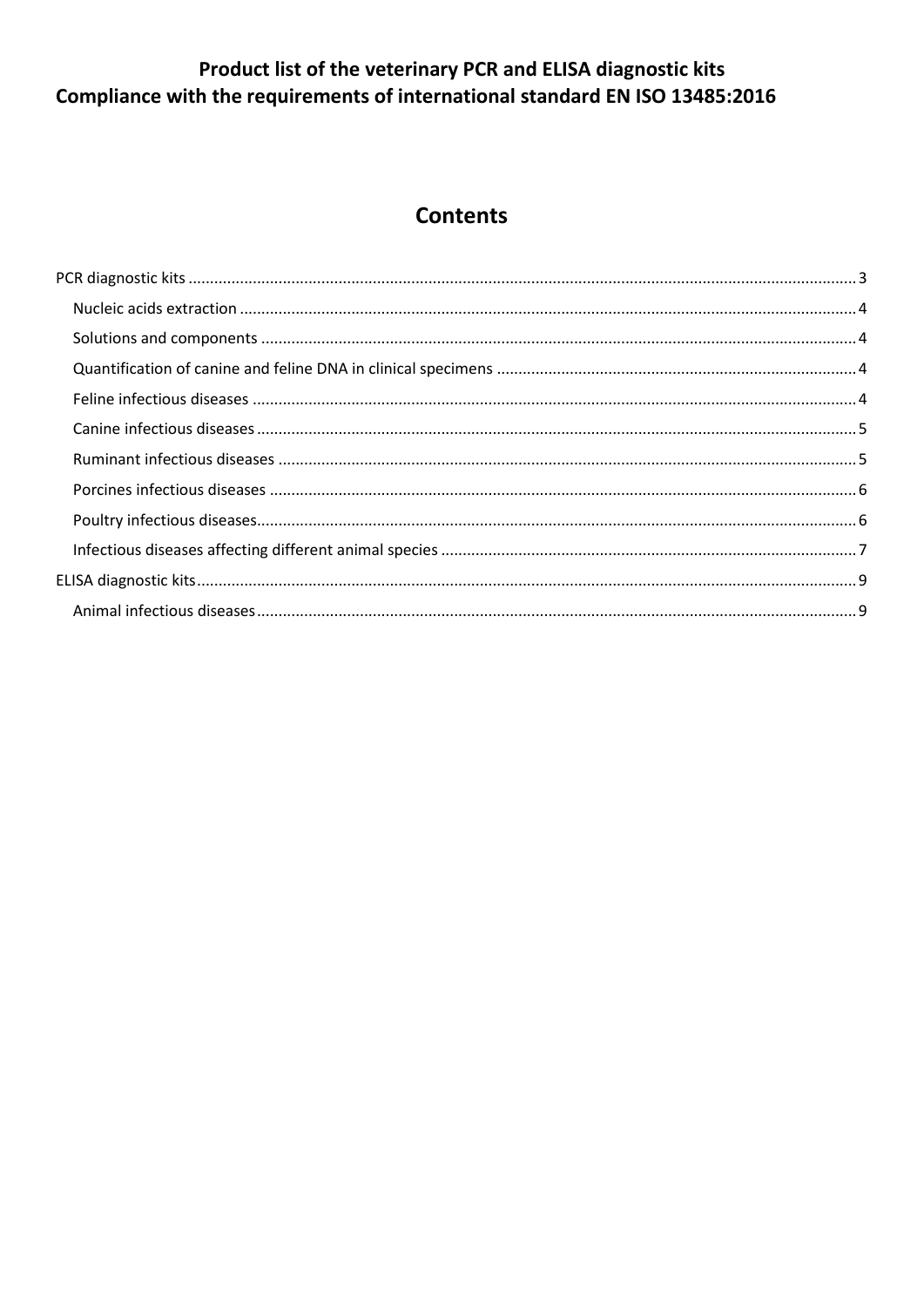#### **PCR diagnostic kits**

<span id="page-2-0"></span>The RealBest-Vet diagnostic kits are intended for the detection of animal infectious agents by realtime PCR/RT-PCR. AO Vector-Best offers user-friendly solutions for diagnostics such as lyophilized readyto-use mixtures with a long shelf life and transportation temperature of up to 26 °С.

#### **RealBest-Vet kits***:*

- Complex approach to PCR diagnostics encompassing sample preparation, PCR and evaluation of results
- Simple nucleic acids extraction using magnetic particles
- Lyophilized Ready Master Mix for the detection of DNA/RNA in real-time
- Compatible PCR and RT-PCR protocols for the detection of a wide range of pathogens
- Noncompetitive Internal Control
- Storage of all components at the same temperature (2–8)°С for up to 12 months; no freezing required
- Transportation at the temperature up to 26 °С for no more than 10 days is acceptable

**All kits are produced in the str-format:** Ready Master Mix is lyophilized in 0.2 ml white tubes of the 96-tube plate. The only step required for the reaction procedure is the addition of extracted DNA/RNA samples.

#### **Real-time PCR Systems and formats***:*

**Str** format can be used with CFX96™ (Bio-Rad, USA), DT*prime* (DT-96), DT*lite* (DNA-Technology, Russia).

| <b>Number of</b><br>simultaneously<br>detected pathogens | <b>Detection channels</b> |
|----------------------------------------------------------|---------------------------|
|                                                          | FAM, ROX                  |
|                                                          | FAM, ROX, HEX             |
| 3 and more                                               | FAM, ROX, HEX, Cy5        |

*Other real-time PCR cyclers with similar technical characteristics can be used after validation.*

#### **Attention!**

The kits contain reagents for RT-PCR/PCR only. The kits for nucleic acids extraction must be ordered additionally. The appropriate extraction kit should be chosen depending on the type of analyzed biological material.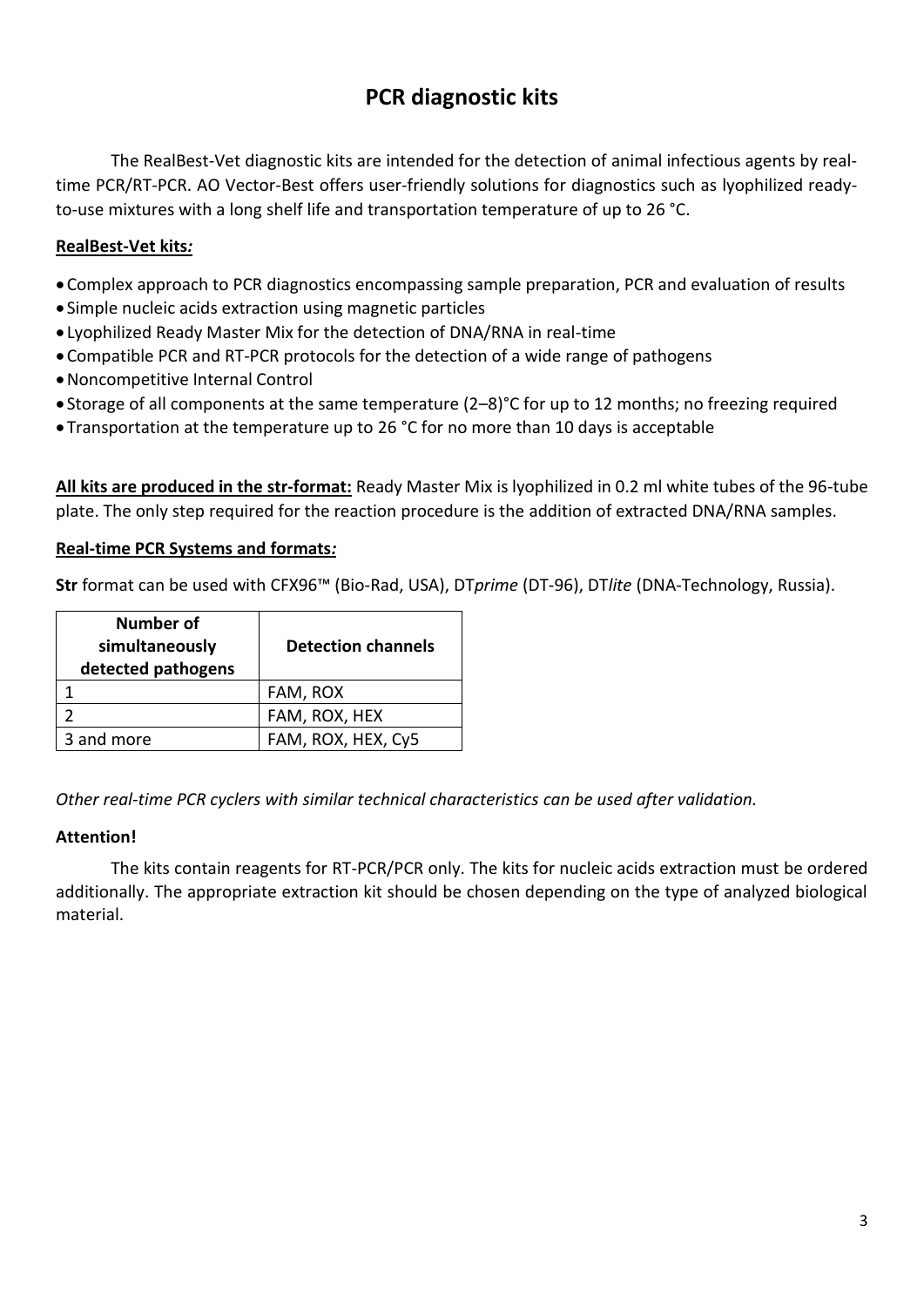### **Nucleic acids extraction**

<span id="page-3-3"></span><span id="page-3-2"></span><span id="page-3-1"></span><span id="page-3-0"></span>

| Cat. No. | Kit name                                                             | Number<br>of tests | Clinical specimens                                                                                                                                                                                                                                                                                    |                                                                            | Comments                                                                                                         |
|----------|----------------------------------------------------------------------|--------------------|-------------------------------------------------------------------------------------------------------------------------------------------------------------------------------------------------------------------------------------------------------------------------------------------------------|----------------------------------------------------------------------------|------------------------------------------------------------------------------------------------------------------|
| $V-5453$ | <b>RealBest-Vet Alpha</b>                                            | 96<br>(2x48)       | Whole blood<br>Sample volume - 100 µl                                                                                                                                                                                                                                                                 |                                                                            | <b>Extraction of DNA</b><br>(for KingFisher Flex<br>systems)                                                     |
| $V-5454$ | <b>RealBest-Vet Beta</b>                                             | 96<br>(2x48)       | Washings<br>(conjunctiva,<br>respiratory tract, urogenital and<br>rectal<br>tracts);<br>discharge (infraorbital sinuses, air<br>sacs, pericardial cavity); biopsy and<br>autopsy material of organs and<br>blood<br>tissues;<br>fetuses,<br>eggs,<br>suspensions, FTA cards<br>Sample volume - 100 µl | upper<br>fluid;<br>synovial<br>serum/plasma;<br>feces,<br>tick             | Extraction of <b>DNA</b> and<br><b>RNA</b><br>(for KingFisher Flex<br>system)                                    |
| C-8840   | <b>RealBest extraction 100</b>                                       | 48<br>(8x6)        | Whole blood, blood serum/plasma,<br>leukocyte blood fraction, biopsy<br>material, cerebrospinal fluid, urine,<br>feces, epithelial cell specimens, tick<br>suspensions, water samples<br>Sample volume - 100 µl                                                                                       |                                                                            | Extraction of DNA and<br><b>RNA</b>                                                                              |
| C-8899   | <b>RealBest DNA-express</b>                                          | 100                | Epithelial cell specimens from the<br>cervical canal, urethra, vagina,<br>posterior<br>laryngeal<br>conjunctiva;<br>semen, saliva, urine                                                                                                                                                              | wall,                                                                      | <b>Extraction of DNA</b><br>in 15 minutes.<br>Lysis Reagent -<br>100 tubes,<br>Transport solution -<br>100 tubes |
|          |                                                                      |                    | Solutions and components                                                                                                                                                                                                                                                                              |                                                                            |                                                                                                                  |
| $V-5452$ | <b>RealBest-Vet Inactivating</b><br>solution                         | 100                | Homogenized samples of animal<br>organs and tissues                                                                                                                                                                                                                                                   |                                                                            | Inactivation and storage of<br>the samples<br>2 vials, 15 ml each                                                |
|          | <b>Quantification of canine and feline DNA in clinical specimens</b> |                    |                                                                                                                                                                                                                                                                                                       |                                                                            |                                                                                                                  |
| Cat. No. | <b>Kit Name</b>                                                      |                    | Number of tests                                                                                                                                                                                                                                                                                       |                                                                            | Comments                                                                                                         |
| $V-5473$ | <b>RealBest-Vet Sample Validation</b>                                |                    | 48                                                                                                                                                                                                                                                                                                    |                                                                            | Canine and feline DNA                                                                                            |
|          |                                                                      |                    | <b>Feline infectious diseases</b>                                                                                                                                                                                                                                                                     |                                                                            |                                                                                                                  |
| Cat. No. | <b>Kit Name</b>                                                      |                    | Number of tests                                                                                                                                                                                                                                                                                       |                                                                            | Comments                                                                                                         |
| $V-5420$ | <b>RealBest-Vet DNA FHV-1</b>                                        |                    | 96                                                                                                                                                                                                                                                                                                    |                                                                            | Felid herpesvirus type 1 DNA                                                                                     |
| $V-5422$ | <b>RealBest-Vet RNA FCV</b>                                          |                    | 96                                                                                                                                                                                                                                                                                                    | Feline calicivirus RNA                                                     |                                                                                                                  |
| $V-5423$ | <b>RealBest-Vet DNA FeLV</b>                                         |                    | 48                                                                                                                                                                                                                                                                                                    |                                                                            | Proviral DNA of feline leukemia virus                                                                            |
| $V-5424$ | <b>RealBest-Vet DNA FIV</b>                                          |                    | 96                                                                                                                                                                                                                                                                                                    | Proviral DNA of feline immunodeficiency<br>virus                           |                                                                                                                  |
| $V-5425$ | <b>RealBest-Vet DNA FeLV/FIV</b>                                     |                    | 96                                                                                                                                                                                                                                                                                                    | Proviral DNA of feline leukemia virus and<br>feline immunodeficiency virus |                                                                                                                  |
| $V-5426$ | RealBest-Vet DNA Mycoplasma felis                                    |                    | 96                                                                                                                                                                                                                                                                                                    | Mycoplasma felis DNA                                                       |                                                                                                                  |
| $V-5428$ | <b>RealBest-Vet DNA/RNA FeLV</b>                                     |                    | 96                                                                                                                                                                                                                                                                                                    |                                                                            | Proviral DNA and RNA of feline leukemia virus                                                                    |
| $V-5429$ | RealBest-Vet DNA Chlamydophila felis                                 |                    | 96                                                                                                                                                                                                                                                                                                    | Chlamydophila felis DNA                                                    |                                                                                                                  |
| $V-5430$ | <b>RealBest-Vet DNA FHV-1/GAPDH</b>                                  |                    | 96                                                                                                                                                                                                                                                                                                    |                                                                            | Felid herpesvirus type 1 DNA and an<br>endogenous control (the GAPDH gene)                                       |
| $V-5431$ | <b>RealBest-Vet RNA FCV/HMBS</b>                                     |                    | 96                                                                                                                                                                                                                                                                                                    | control (the HMBS gene)                                                    | Feline calicivirus RNA and an endogenous                                                                         |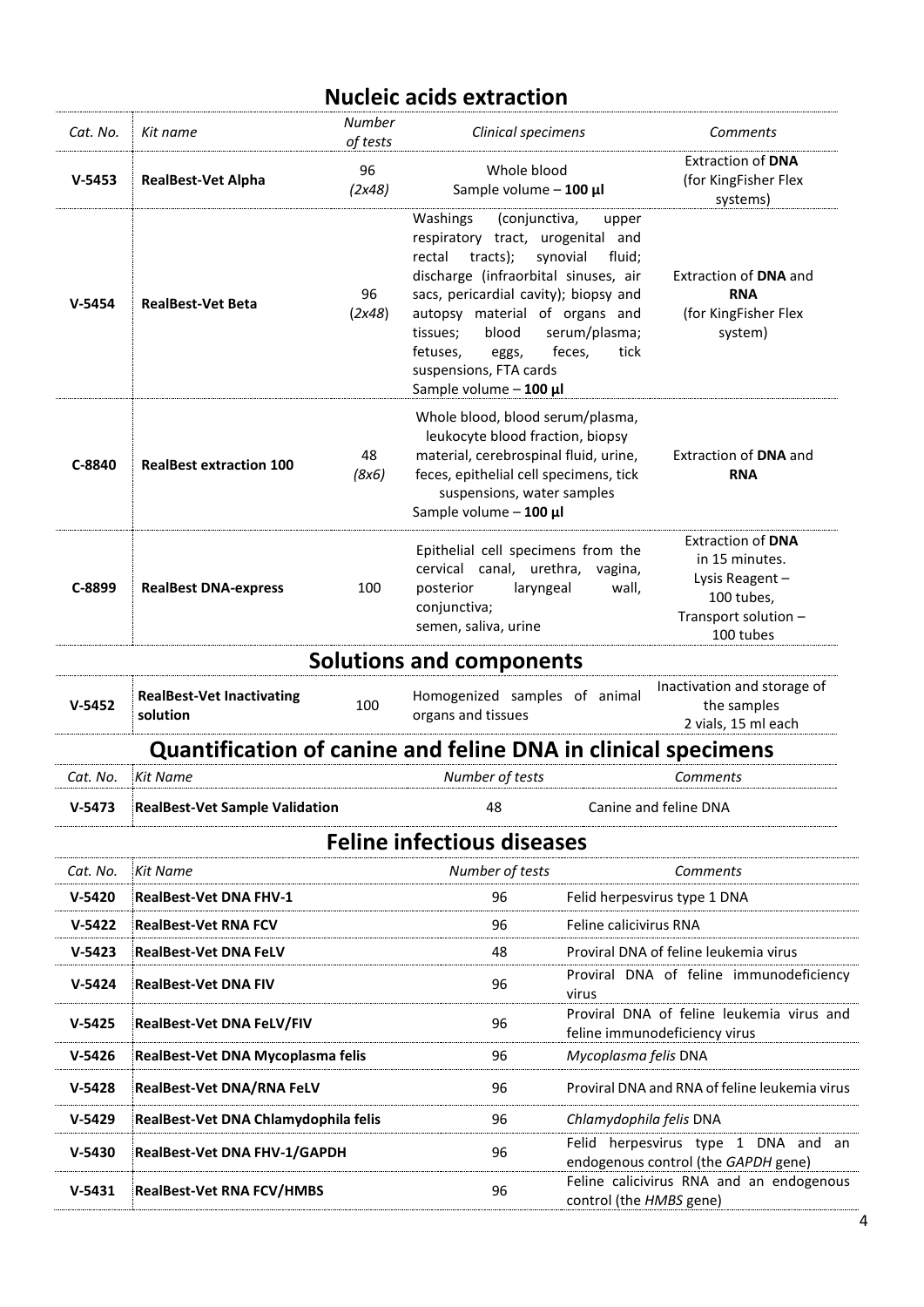## **Canine infectious diseases**

<span id="page-4-0"></span>

| Cat. No. | Kit Name                                                       | Number of tests | Comments                                                                        |
|----------|----------------------------------------------------------------|-----------------|---------------------------------------------------------------------------------|
| $V-5400$ | <b>RealBest-Vet DNA CHV-1</b>                                  | 96              | Canid alphaherpesvirus 1 DNA                                                    |
| $V-5401$ | <b>RealBest-Vet RNA CDV</b>                                    | 96              | Canine distemper virus RNA                                                      |
| $V-5402$ | <b>RealBest-Vet DNA CAdV-1</b>                                 | 96              | Canine adenovirus type 1 DNA                                                    |
| $V-5403$ | RealBest-Vet DNA Mycoplasma canis                              | 48              | Mycoplasma canis DNA                                                            |
| $V-5404$ | <b>RealBest-Vet RNA CPIV</b>                                   | 96              | Canine parainfluenza virus RNA                                                  |
| $V-5405$ | RealBest-Vet DNA Babesia gibsoni                               | 96              | Babesia gibsoni DNA                                                             |
| $V-5408$ | RealBest-Vet DNA Mycoplasma<br>canis/Mycoplasma cynos          | 48              | Differential detection of Mycoplasma canis<br>and Mycoplasma cynos DNA          |
| $V-5409$ | RealBest-Vet DNA Mycoplasma haemocanis                         | 48              | Mycoplasma haemocanis DNA                                                       |
| $V-5410$ | RealBest-Vet DNA Ehrlichia canis                               | 96              | Ehrlichia canis DNA                                                             |
| $V-5411$ | RealBest-Vet DNA Hepatozoon canis                              | 48              | Hepatozoon canis DNA                                                            |
| $V-5412$ | RealBest-Vet DNA Mycoplasma cynos                              | 48              | Mycoplasma cynos DNA                                                            |
| $V-5413$ | <b>RealBest-Vet DNA CPV-1</b>                                  | 48              | Canine parvovirus type 1 (minute virus of<br>canines) DNA                       |
| $V-5421$ | <b>RealBest-Vet DNA CAdV-2</b>                                 | 96              | Canine adenovirus type 2 DNA                                                    |
| $V-5469$ | RealBest-Vet DNA Anaplasma platys/Anaplasma<br>phagocytophilum | 96              | Differential detection of Anaplasma platys<br>and Anaplasma phagocytophilum DNA |

### **Ruminant infectious diseases**

<span id="page-4-1"></span>

| Cat. No. | <b>Kit Name</b>                                                                         | Number of tests | Comments                                                                                                                 |
|----------|-----------------------------------------------------------------------------------------|-----------------|--------------------------------------------------------------------------------------------------------------------------|
| $V-5416$ | RealBest-Vet DNA Anaplasma<br>marginale/Anaplasma phagocytophilum/<br>Coxiella burnetii | 96              | <b>Differential</b><br>detection<br>Anaplasma<br>οf<br>marginale, Anaplasma<br>phagocytophilum,<br>and Coxiella burnetii |
| $V-5417$ | <b>RealBest-Vet DNA Histophilus</b><br>somni/Mycoplasma bovis                           | 96              | Differential detection of Histophilus somni<br>and Mycoplasma bovis DNA                                                  |
| $V-5418$ | <b>RealBest-Vet DNA BHV-4</b>                                                           | 96              | Bovine gammaherpesvirus type 4 DNA                                                                                       |
| $V-5432$ | <b>RealBest-Vet DNA CAEV</b>                                                            | 96              | Proviral DNA of caprine arthritis encephalitis<br>virus                                                                  |
| $V-5441$ | RealBest-Vet DNA cattle leukemia virus                                                  | 96              | Cattle leukemia virus DNA                                                                                                |
| $V-5442$ | <b>RealBest-Vet DNA BHV-1</b>                                                           | 96              | Bovine herpesvirus 1 DNA                                                                                                 |
| $V-5443$ | RealBest-Vet DNA Mycoplasma<br>bovis/Mycoplasma bovigenitalium                          | 96              | Differential detection of Mycoplasma bovis<br>and Mycoplasma bovigenitalium DNA                                          |
| $V-5448$ | RealBest-Vet DNA Anaplasma<br>marginale/Anaplasma phagocytophilum                       | 96              | Differential<br>detection<br>of<br>Anaplasma<br>marginale and Anaplasma phagocytophilum<br><b>DNA</b>                    |
| $V-5459$ | RealBest-Vet DNA Anaplasma marginale                                                    | 96              | Anaplasma marginale DNA                                                                                                  |
| $V-5806$ | RealBest-Vet DNA Coxiella burnetii                                                      | 96              | Coxiella burnetii DNA                                                                                                    |
| $V-5807$ | RealBest-Vet DNA Streptococcus uberis/<br>Streptococcus agalactiae                      | 96              | Differential detection of Streptococcus uberis<br>and Streptococcus agalactiae                                           |
| $V-5810$ | <b>RealBest-Vet RNA BVDV</b>                                                            | 96              | Bovine viral diarrhea virus RNA                                                                                          |
| $V-5811$ | <b>RealBest-Vet DNA thermophilic</b><br>campylobacter/Campylobacter fetus               | 96              | Differential<br>detection<br>of<br>thermophilic<br>campylobacter and Campylobacter fetus DNA                             |
| $V-5812$ | <b>RealBest-Vet DNA Staphylococcus</b><br>aureus/methicillin resistance gene (mecA)     | 96              | Staphylococcus aureus DNA and methicillin<br>resistance gene (mecA)                                                      |
| $V-5813$ | <b>RealBest-Vet RNA BPIV-3</b>                                                          | 96              | Bovine parainfluenza virus RNA type 3                                                                                    |
| $V-5814$ | <b>RealBest-Vet RNA BCoV</b>                                                            | 96              | Bovine coronavirus RNA                                                                                                   |
| $V-5820$ | <b>RealBest-Vet RNA BTV</b>                                                             | 96              | Bluetongue virus RNA                                                                                                     |
|          |                                                                                         |                 |                                                                                                                          |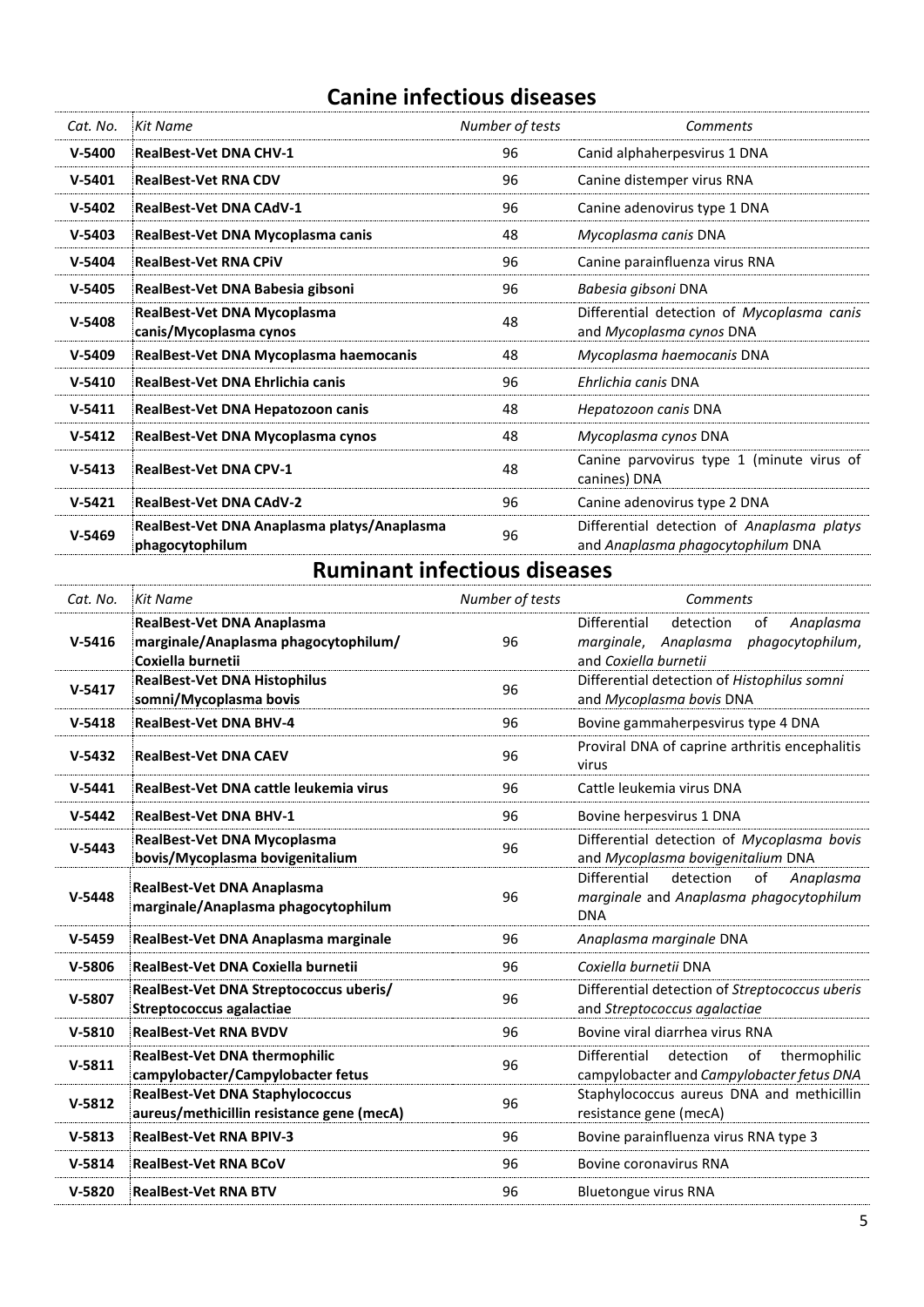## **Porcines infectious diseases**

<span id="page-5-0"></span>

| Cat. No.   | Kit Name                                                                                    | Number of tests | Comments                                                                                                                |
|------------|---------------------------------------------------------------------------------------------|-----------------|-------------------------------------------------------------------------------------------------------------------------|
| $V-5439$   | RealBest-Vet DNA Chlamydia suis                                                             | 96              | Chlamydia sius DNA                                                                                                      |
| $V-5444$   | RealBest-Vet DNA Chlamydia suis/Chlamydia<br>pecorum                                        | 96              | Differential detection of Chlamydia sius and<br>Chlamydia pecorum DNA                                                   |
| $V-5445$   | <b>RealBest-Vet DNA PPV</b>                                                                 | 96              | Porcine parvovirus DNA                                                                                                  |
| $V - 5446$ | RealBest-Vet DNA Mycoplasma<br>hyosynoviae/Mycoplasma<br>hyorhinis/Mycoplasma hyopneumoniae | 96              | Differential<br>detection<br>Mycoplasma<br>of<br>hyosynoviae, Mycoplasma hyorhinis, and<br>Mycoplasma hyopneumoniae DNA |
| $V-5455$   | RealBest-Vet DNA Haemophilus parasuis/VtaA<br>group 1/ VtaA group 2                         | 96              | Haemophilus<br><b>DNA</b><br>with<br>parasuis<br>differentiation of VtaA virulence factor genes<br>of groups 1 and 2    |
| $V-5493$   | <b>RealBest-Vet DNA PCV-2</b>                                                               | 96              | Porcine circovirus-2 DNA                                                                                                |
| $V-5495$   | RealBest-Vet DNA Mycoplasma suis                                                            | 96              | Mycoplasma suis DNA                                                                                                     |
| $V-5497$   | <b>RealBest-Vet DNA Streptococcus suis</b>                                                  | 96              | Streptococcus suis DNA                                                                                                  |
| $V-5801$   | RealBest-Vet DNA Lawsonia intracellularis                                                   | 96              | Lawsonia intracellularis DNA                                                                                            |
| $V-5804$   | RealBest-Vet DNA Streptococcus suis/serotype 2                                              | 96              | Streptococcus suis DNA with differentiation<br>of virulence factor gene of serotype 2                                   |
| $V-5809$   | <b>RealBest-Vet DNA ASFV</b>                                                                | 96              | African swine fever virus DNA                                                                                           |

# **Poultry infectious diseases**

<span id="page-5-1"></span>

| Cat. No. | Kit Name                                                                               | Number of tests | Comments                                                                                                  |
|----------|----------------------------------------------------------------------------------------|-----------------|-----------------------------------------------------------------------------------------------------------|
| $V-5433$ | <b>RealBest-Vet DNA MDV</b>                                                            | 96              | Marek's disease virus DNA                                                                                 |
| $V-5434$ | <b>RealBest-Vet DNA Ornithobacterium</b><br>rhinotracheale/Avibacterium paragallinarum | 96              | Differential detection of Ornithobacterium<br>rhinotracheale<br>and<br>Avibacterium<br>paragallinarum DNA |
| $V-5437$ | RealBest-Vet DNA Mycoplasma<br>synoviae/Mycoplasma gallisepticum                       | 96              | Differential<br>detection<br>of<br>Mycoplasma<br>synoviae and Mycoplasma gallisepticum DNA                |
| $V-5438$ | <b>RealBest-Vet DNA Pasteurella</b><br>multocida/Gallibacterium anatis                 | 96              | <b>Differential</b><br>detection<br>of<br>Pasteurella<br>multocida and Gallibacterium anatis DNA          |
| $V-5447$ | RealBest-Vet RNA aMPV types A, B                                                       | 96              | Avian metapneumovirus types A and B RNA                                                                   |
| $V-5449$ | <b>RealBest-Vet DNA REV</b>                                                            | 96              | Proviriral DNA of reticuloendotheliosis virus                                                             |
| $V-5450$ | <b>RealBest-Vet DNA REV/FWPV</b>                                                       | 96              | Differential<br>detection<br>of<br>reticuloendotheliosis virus proviral DNA and<br>fowlpox virus DNA      |
| $V-5451$ | <b>RealBest-Vet DNA FAdV</b>                                                           | 96              | Fowl adenovirus DNA                                                                                       |
| $V-5458$ | <b>RealBest-Vet RNA IBV</b>                                                            | 96              | Infectious bronchitis virus RNA                                                                           |
| $V-5485$ | RealBest-Vet DNA Chlamydophila psittaci                                                | 48              | Chlamydophila psittaci DNA                                                                                |
| $V-5491$ | <b>RealBest-Vet DNA GaHV-1</b>                                                         | 96              | Gallid alphaherpesvirus 1 DNA                                                                             |
| $V-5498$ | <b>RealBest-Vet DNA CAV</b>                                                            | 96              | Chicken anemia virus DNA                                                                                  |
| $V-5803$ | <b>RealBest-Vet RNA ARV</b>                                                            | 96              | Avian reovirus RNA                                                                                        |
| $V-5805$ | RealBest-Vet RNA NDV genotype                                                          | 96              | Newcastle disease virus and detection of the<br>virulent genotype                                         |
| $V-5808$ | <b>RealBest-Vet RNA IBV 793B</b>                                                       | 96              | Infectious bronchitis virus RNA serotype 793B                                                             |
| $V-5815$ | <b>RealBest-Vet RNA IBDV</b>                                                           | 96              | Infectious bursal disease virus RNA                                                                       |
| $V-5834$ | <b>RealBest-Vet DNA MDV/Rispens</b>                                                    | 96              | Marek's disease virus DNA and differential<br>detection of Rispens vaccine strain (CVI988)                |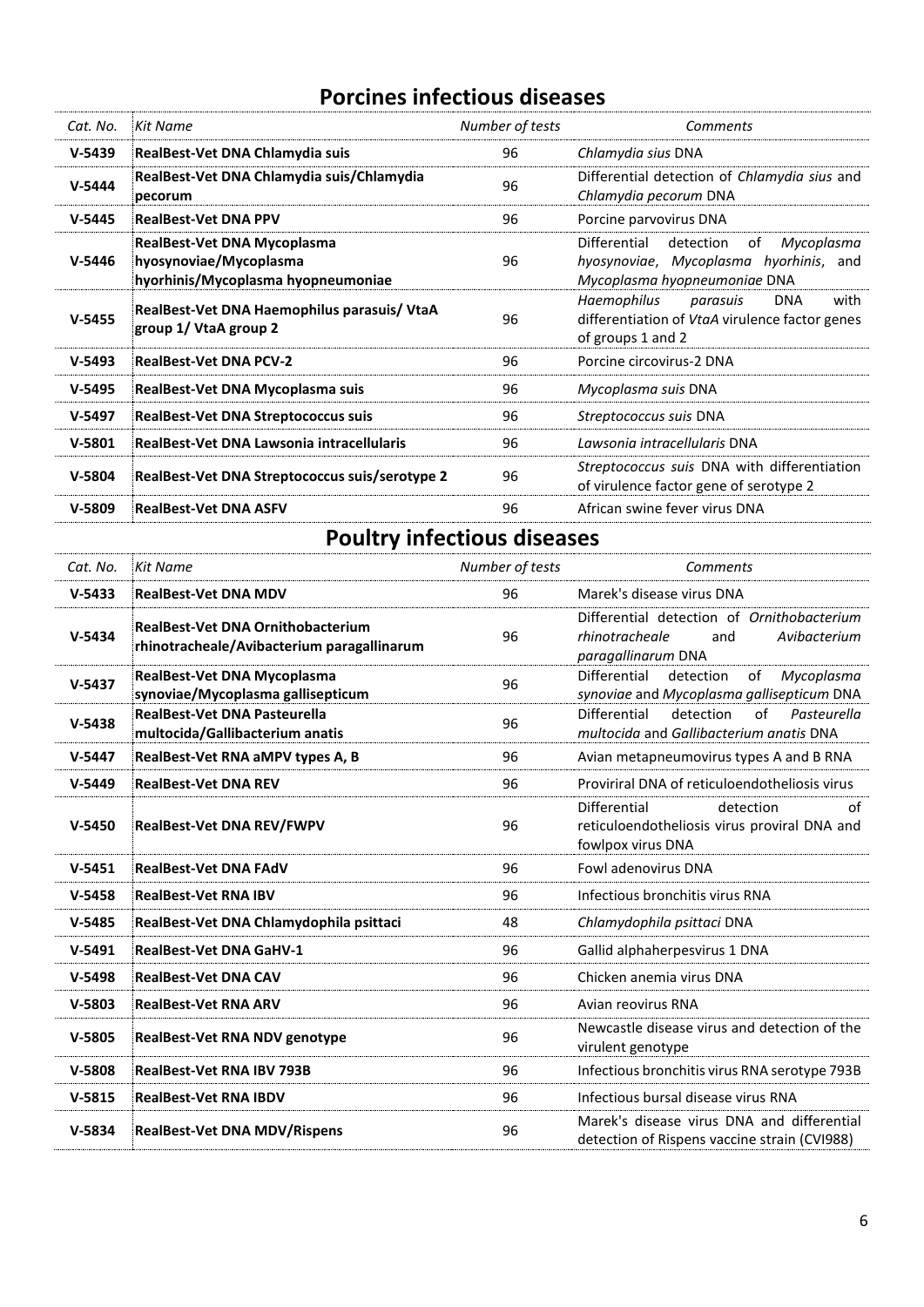## **Infectious diseases affecting different animal species**

<span id="page-6-0"></span>

| Cat. No. | <b>Kit Name</b>                                                               | Number of tests | Comments                                                                                                                                        | Cats      | Dogs      | Ruminants | Pigs      | Poultry   |
|----------|-------------------------------------------------------------------------------|-----------------|-------------------------------------------------------------------------------------------------------------------------------------------------|-----------|-----------|-----------|-----------|-----------|
| $V-5406$ | RealBest-Vet DNA Dirofilaria immitis/<br>Dirofilaria repens                   | 96              | Differential detection of Dirofilaria immitis<br>and Dirofilaria repens DNA                                                                     | $\bullet$ | $\bullet$ |           |           |           |
| $V-5415$ | RealBest-Vet DNA Salmonella spp./Listeria<br>monocytogenes/Chlamydophila spp. | 96              | Differential detection of Salmonella spp.,<br>Listeria<br>monocytogenes,<br>and<br>Chlamydophila spp. DNA                                       |           |           |           |           |           |
| $V-5419$ | RealBest-Vet DNA Mycobacterium tuberculosis<br>complex                        | 96              | Mycobacterium tuberculosis complex DNA                                                                                                          | $\bullet$ | $\bullet$ | $\bullet$ | $\bullet$ |           |
| $V-5427$ | <b>RealBest-Vet DNA Tritrichomonas foetus</b>                                 | 96              | Tritrichomonas foetus DNA                                                                                                                       | $\bullet$ | $\bullet$ | $\bullet$ |           |           |
| $V-5435$ | RealBest-Vet DNA Yersinia enterocolitica                                      | 96              | Yersinia enterocolitica DNA                                                                                                                     | $\bullet$ | $\bullet$ | $\bullet$ | $\bullet$ |           |
| $V-5436$ | <b>RealBest-Vet DNA Clostridium perfringens</b><br>enterotoxin                | 96              | Clostridium perfringens enterotoxin DNA                                                                                                         | $\bullet$ | $\bullet$ | $\bullet$ |           |           |
| $V-5456$ | <b>RealBest-Vet RNA Rotavirus C</b>                                           | 96              | Rotavirus C RNA                                                                                                                                 | $\bullet$ | $\bullet$ | $\bullet$ | $\bullet$ |           |
| $V-5457$ | RealBest-Vet DNA Pasteurella<br>multocida/Mannheima haemolytica               | 96              | detection of<br>Differential<br>Pasteurella<br>multocida and Mannheima haemolytica<br><b>DNA</b>                                                |           |           |           |           |           |
| $V-5460$ | RealBest-Vet DNA Anaplasma spp., Ehrlichia<br>spp.                            | 96              | Anaplasma spp. and Ehrlichia spp. DNA                                                                                                           | $\bullet$ | $\bullet$ | $\bullet$ |           |           |
| $V-5461$ | RealBest-Vet DNA Babesia spp.                                                 | 96              | Babesia spp. DNA                                                                                                                                | $\bullet$ | $\bullet$ | $\bullet$ | $\bullet$ |           |
| $V-5462$ | RealBest-Vet DNA Toxoplasma gondii                                            | 96              | Toxoplasma gondii DNA                                                                                                                           | $\bullet$ | $\bullet$ | $\bullet$ | $\bullet$ |           |
| $V-5463$ | RealBest-Vet DNA Borrelia burgdorferi s.l.                                    | 96              | Borrelia burgdorferi sensu lato complex<br><b>DNA</b>                                                                                           | $\bullet$ | $\bullet$ | $\bullet$ |           |           |
| $V-5465$ | RealBest-Vet DNA Chlamydia spp.                                               | 96              | Chlamydia spp. DNA                                                                                                                              | $\bullet$ | $\bullet$ | $\bullet$ | $\bullet$ | $\bullet$ |
| $V-5466$ | RealBest-Vet DNA Mycoplasma spp.,<br>Ureaplasma spp.                          | 96              | Mycoplasma spp. and Ureaplasma spp.<br><b>DNA</b>                                                                                               | $\bullet$ | $\bullet$ | $\bullet$ | $\bullet$ |           |
| $V-5467$ | RealBest-Vet DNA CPV, FPV                                                     | 96              | and<br>Canine<br>parvovirus<br>feline<br>panleukopenia virus DNA                                                                                | $\bullet$ | $\bullet$ |           |           |           |
| $V-5468$ | RealBest-Vet RNA CCoV, FCoV                                                   | 96              | Canine coronavirus and feline coronavirus<br><b>RNA</b>                                                                                         | $\bullet$ | $\bullet$ |           |           |           |
| $V-5470$ | RealBest-Vet DNA Brucella spp.                                                | 48              | Brucella spp. DNA                                                                                                                               | $\bullet$ | $\bullet$ | $\bullet$ | $\bullet$ |           |
| $V-5472$ | RealBest-Vet DNA Hemotropic Mycoplasmas                                       | 96              | Differential<br>detection<br>of<br>Candidatus<br>Mycoplasma haemominutum, Candidatus<br>Mycoplasma turicensis, and Mycoplasma<br>haemofelis DNA |           |           |           |           |           |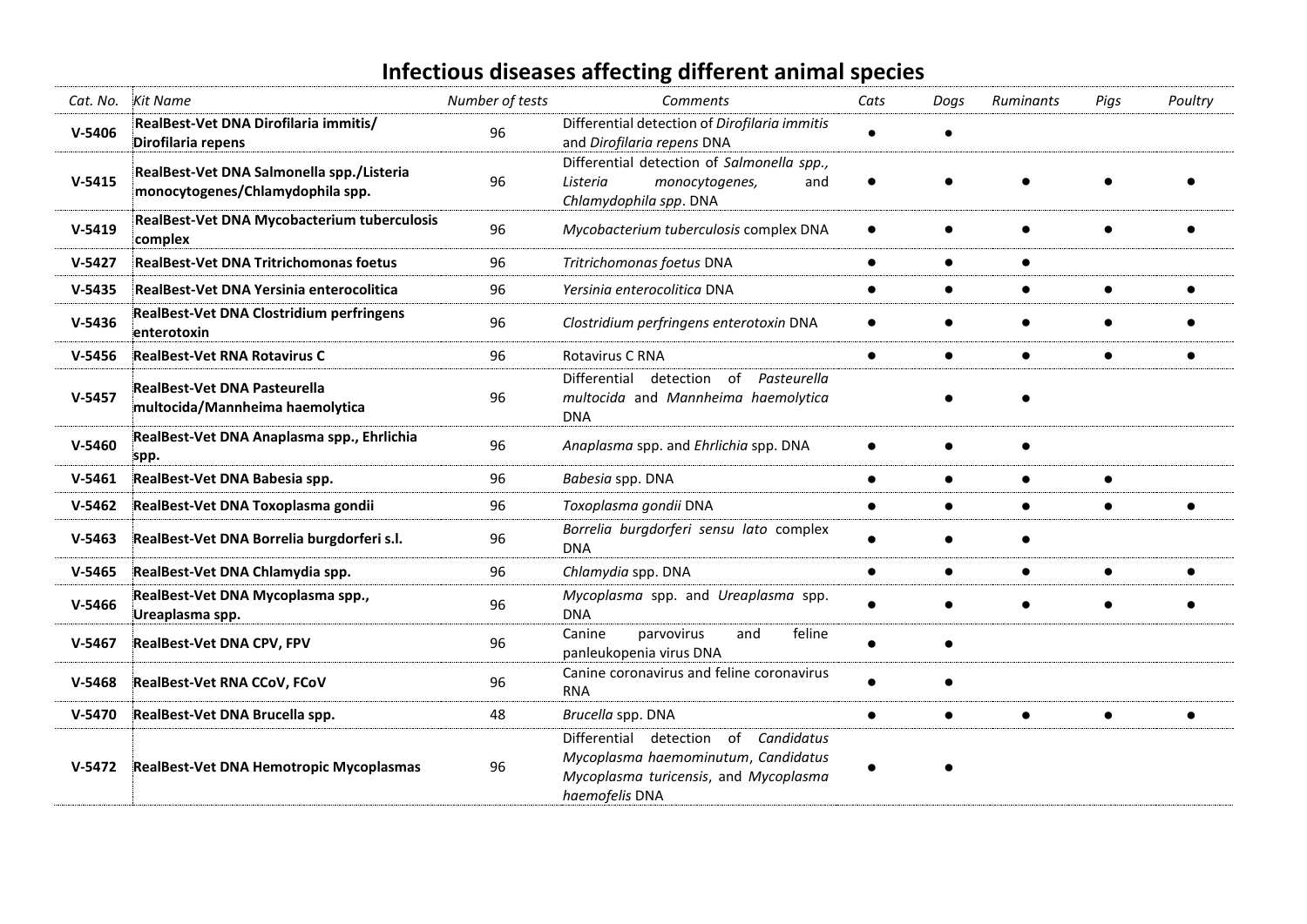| Cat. No. | <b>Kit Name</b>                                                          | Number of tests Comments |                                                                                                                | Cats      | Dogs      | Ruminants | Pigs      | Poultry   |
|----------|--------------------------------------------------------------------------|--------------------------|----------------------------------------------------------------------------------------------------------------|-----------|-----------|-----------|-----------|-----------|
| $V-5474$ | RealBest-Vet DNA Salmonella spp.                                         | 48                       | Salmonella spp. DNA                                                                                            |           | $\bullet$ | $\bullet$ | $\bullet$ |           |
| $V-5475$ | RealBest-Vet DNA Bordetella bronchiseptica                               | 96                       | Bordetella bronchiseptica DNA                                                                                  | $\bullet$ | $\bullet$ |           | $\bullet$ |           |
| $V-5476$ | RealBest-Vet DNA Bartonella spp.                                         | 96                       | Bartonella spp. DNA                                                                                            | $\bullet$ | $\bullet$ |           |           |           |
| $V-5477$ | <b>RealBest-Vet DNA Microsporum</b>                                      | 48                       | Microsporum<br>canis,<br>Microsporum<br>ferrugineum, and Microsporum audouinii<br><b>DNA</b>                   |           |           |           |           |           |
| $V-5478$ | RealBest-Vet DNA Leishmania spp.                                         | 48                       | Leishmania spp. DNA                                                                                            | $\bullet$ | $\bullet$ |           |           |           |
| $V-5479$ | RealBest-Vet DNA Chlamydia spp./Mycoplasma<br>spp., Ureaplasma spp.      | 48                       | Chlamydia spp., Mycoplasma spp., and<br>Ureaplasma spp. DNA                                                    |           |           |           |           |           |
| $V-5480$ | RealBest-Vet DNA Salmonella spp./<br>S. typhimurium, S. enteridis        | 48                       | Salmonella spp. DNA with differentiation<br>Salmonella<br>typhimurium<br>of<br>and<br>Salmonella enteridis DNA |           |           |           |           |           |
| $V-5482$ | RealBest-Vet DNA Campylobacter spp.                                      | 48                       | Campylobacter spp. DNA                                                                                         | ●         | $\bullet$ | $\bullet$ |           |           |
| $V-5483$ | <b>RealBest-Vet DNA Clostridium</b><br>difficile/Clostridium perfringens | 48                       | Differential detection of Clostridium<br>difficile and Clostridium perfringens DNA                             |           | $\bullet$ | $\bullet$ |           |           |
| $V-5484$ | RealBest-Vet DNA Clostridium difficile<br>tcdA/tcdB/CDT                  | 48                       | Clostridium difficile genes encoding toxin<br>A, toxin B, and binary toxin CDT                                 |           | $\bullet$ | $\bullet$ |           |           |
| $V-5486$ | RealBest-Vet DNA Cryptosporidium spp.                                    | 48                       | Cryptosporidium spp. DNA                                                                                       | $\bullet$ | $\bullet$ | $\bullet$ | $\bullet$ | $\bullet$ |
| $V-5487$ | RealBest-Vet DNA Listeria monocytogenes                                  | 48                       | Listeria monocytogenes DNA                                                                                     | $\bullet$ | $\bullet$ | $\bullet$ | $\bullet$ |           |
| $V-5488$ | <b>RealBest-Vet RNA Rotavirus A</b>                                      | 48                       | <b>Rotavirus A RNA</b>                                                                                         |           | $\bullet$ | ●         |           |           |
| $V-5489$ | RealBest-Vet DNA Giardia spp.                                            | 48                       | Giardia spp. DNA                                                                                               |           | $\bullet$ | $\bullet$ | $\bullet$ |           |
| $V-5490$ | RealBest-Vet DNA Mycobacterium spp.                                      | 48                       | Mycobacterium spp. DNA                                                                                         |           | $\bullet$ | $\bullet$ |           |           |
| $V-5492$ | RealBest-Vet DNA CPV, FPV/HMBS                                           | 96                       | Canine parvovirus, feline panleukopenia<br>virus DNA, and an endogenous control<br>(the HMBS gene)             |           |           |           |           |           |
| $V-5802$ | RealBest-Vet DNA Pathogenic Leptospira                                   | 96                       | Pathogenic Leptospira DNA                                                                                      |           | $\bullet$ | $\bullet$ |           |           |
| $V-5816$ | RealBest-Vet DNA Chlamydia pecorum                                       | 96                       | Chlamydia pecorum DNA                                                                                          |           |           |           |           |           |
|          |                                                                          |                          |                                                                                                                |           |           |           |           |           |